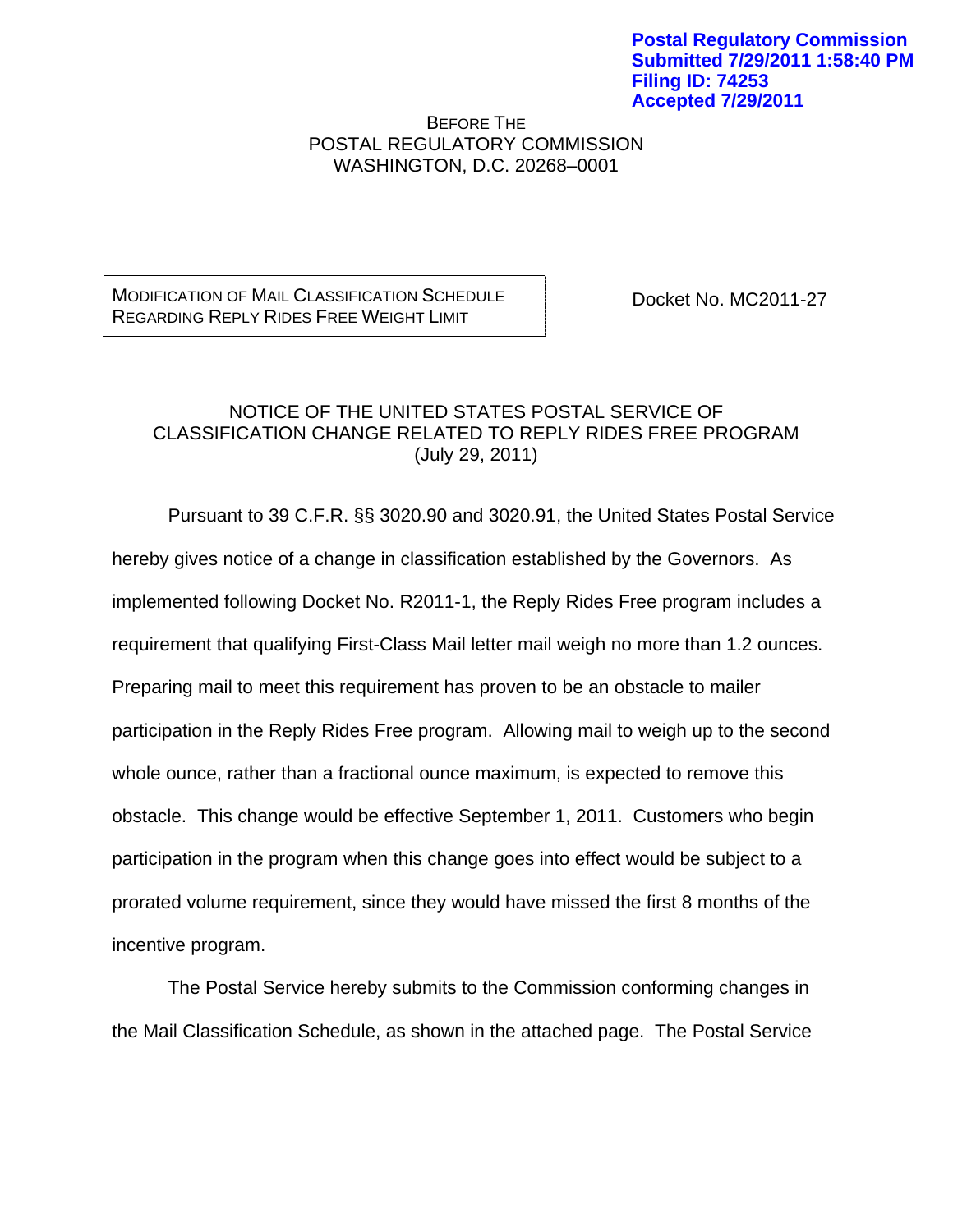believes that these changes are consistent with 39 U.S.C. § 3642 and should be incorporated by the Commission into the MCS.

Respectfully submitted,

 UNITED STATES POSTAL SERVICE By its attorneys:

 Daniel J. Foucheaux, Jr. Chief Counsel, Pricing and Product Support

David H. Rubin

475 L'Enfant Plaza West, S.W. Washington, D.C. 20260-1137 (202) 268-2986, Fax -6187 david.h.rubin@usps.gov July 29, 2011